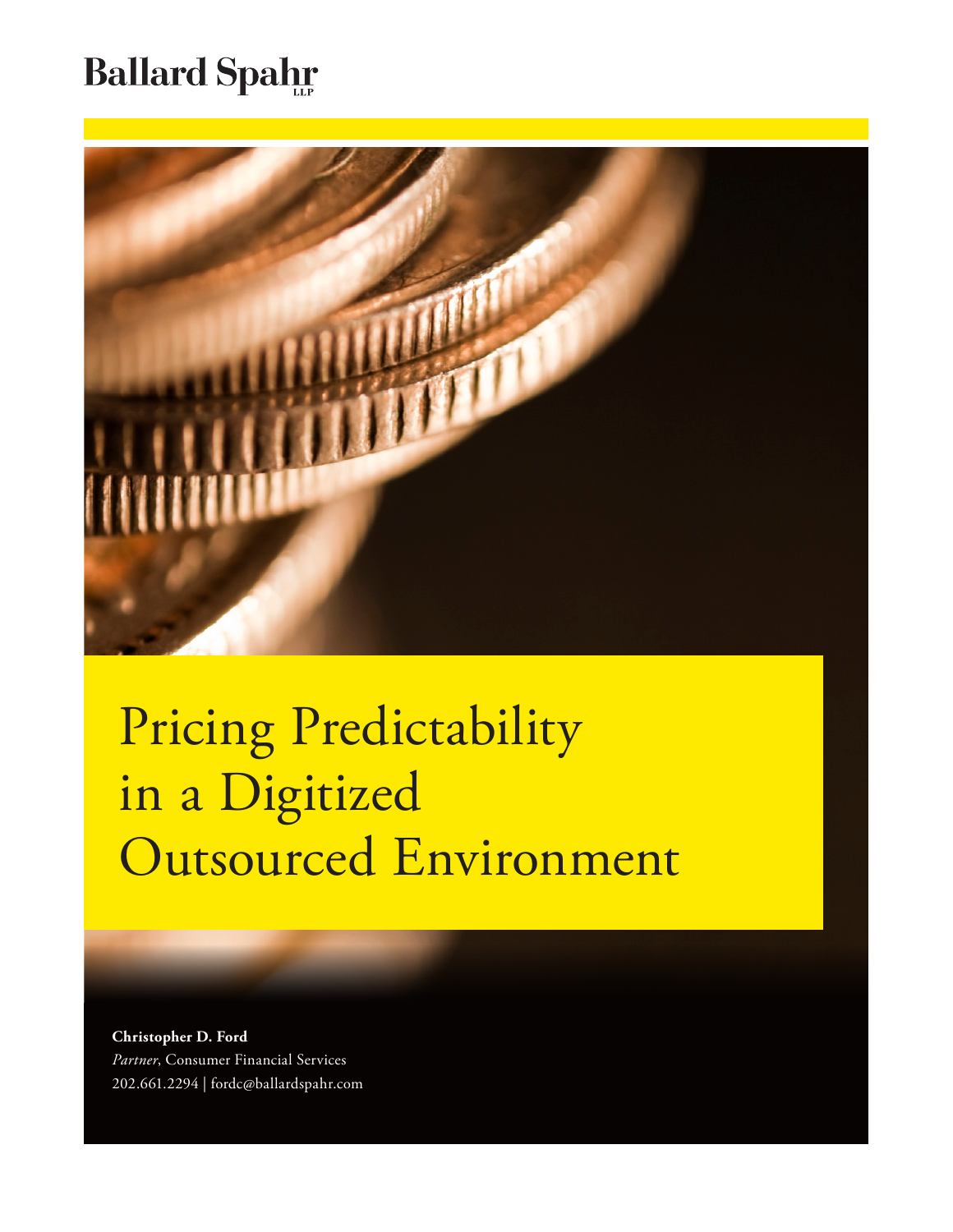### **Ballard Spahr**

## Pricing Predictability in a Digitized Outsourced Environment

#### **January 2020**

By: Christopher D. Ford

Technological advancements in processes—including robotics, digitization, and artificial intelligence—are making some aspects of outsourcing agreements increasingly unpredictable. Tried-and-true methods of creating predictability through service quality and price certainty are being challenged by these models of predictive analysis and iterative change that underpin many of these outsourcing solutions.

Many industries view automation and digitization as critical to their growth strategies. Many financial services companies, for example, rely on advancements in artificial intelligence and robotics to bring new products and services to the marketplace. It is critical, therefore, that both buyers and providers of outsourcing services be prepared to address how these advancements, which create an ever-changing operational environment, impact expected pricing and efficiency outcomes.

#### **Historical Context**

Change and change management have always been important factors in any outsourced arrangement. When the concept of large-scale deals was in its infancy, contract length typically was anywhere between 10 and 20 years. Due to their lengthy duration and dependence on ever-evolving technology, outsourcing agreements have always been designed more like constitutions than contracts of absolute certainty because the parties had to anticipate future events at the time of contracting.

To address the forward-looking nature of outsourcing agreements, the parties created robust provisions that controlled how the parties addressed changes in the environment. Also known as "change control," these provisions create rules for how changes to the services and/or the contract would occur.

Over the years, change control became synonymous with a process to negotiate an increased price for a requested or required change. In many instances, these price increases were justified: If the parties had agreed to a certain scope of services for a certain price, and the buyer wanted to modify that scope, then the provider could rightfully ask for an increase in price, especially if the modified scope would result in increased effort by the provider. Outsourcing buyers would argue that, if the provider can perform the modified scope with the same resources, then no price increase was warranted. Issues of resource allocation and modified pricing for additional or changed scope have always been a point of contention.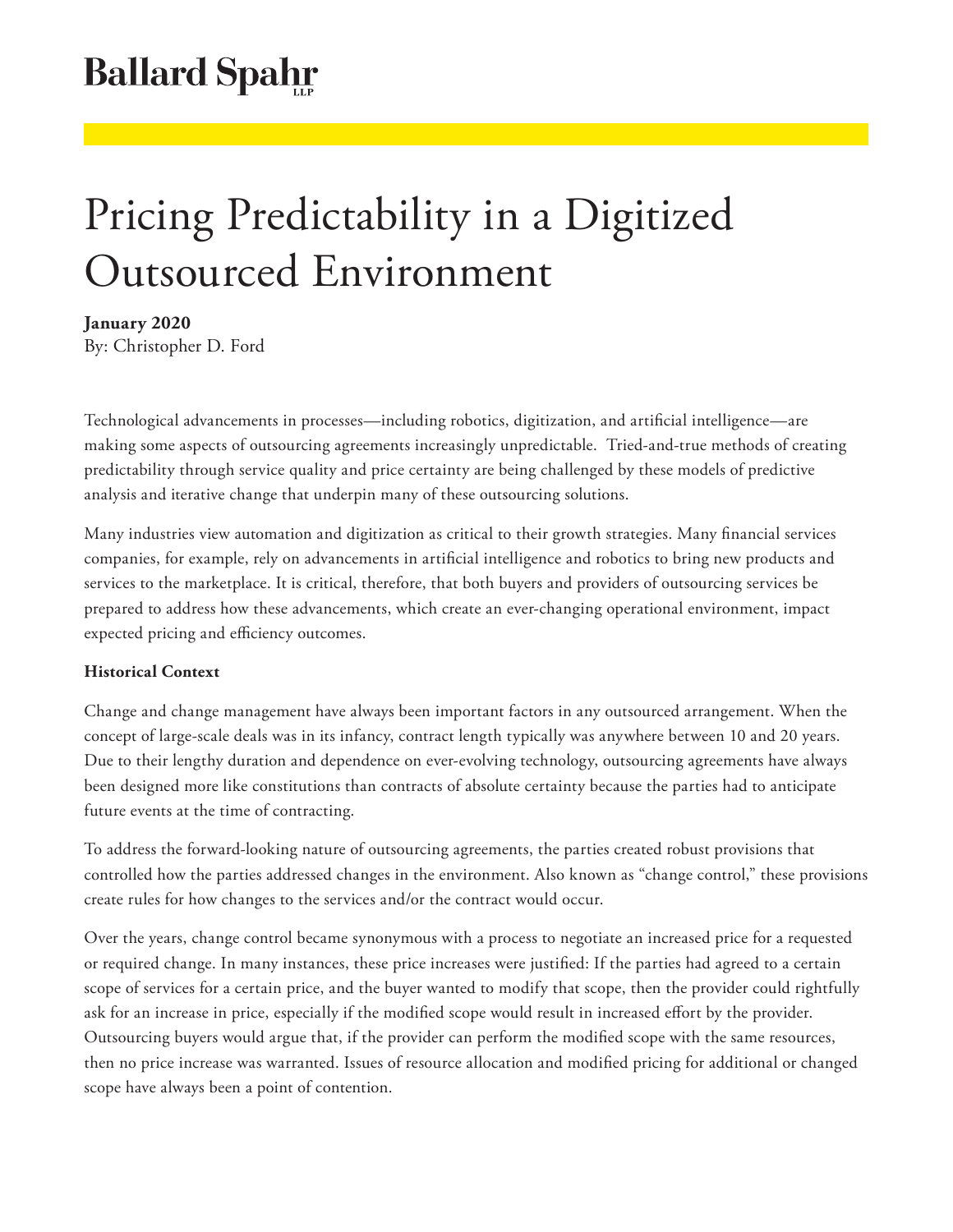#### **The New Paradigm: Contracting for an Environment in a Constant State of Change**

Change control provisions primarily address unforeseen modifications in service delivery. But what if we contract for change? Is it possible for the buyer to maintain price predictability while the provider maintains its profit margin? Business process improvements through robotics, digitization, and artificial intelligence are creating increased demand for new sourcing deals or restructuring existing deals as buyers seek new ways to streamline operations. Because these technologies are based largely on smart learning, environments that utilize these improvements will be subject to dynamic change, with the goal of creating efficiencies that result in operational savings to the buyer.

The problem in contracting for change is that the parties are attempting to provide predictability in an environment that is, by definition, uncertain. Providers want to make sure they retain their profit margins in the relationship, while buyers drive to have their financial expectations met, often including guaranteed cost savings. The two goals often are at odds. As we move further into this new phase of outsourcing, parties must be creative in finding methods to meet their respective economic objectives.

This divergence arises because artificial intelligence, which drives digitization and robotics, is based on the premise that the more times a process is implemented and analyzed, the smarter the process will become—leading to ongoing gains in efficiency. To win deals in a competitive environment, providers are forced to price the deals based on reasonably expected efficiencies. Providers will price as aggressively as possible—taking reasonable but not undue risk to win the bid. Aggressive price bidding by providers is nothing new, but the uncertainty brought about by artificial intelligence and iterative learning makes such practices more risky.

Buyers, on the other hand, expect that they will obtain the highest level of efficiency in their outsourced relationship even though the environment is in a constant state of change. When narrowing down to a single provider for final negotiations, buyers will typically insist that the pricing stated in the request for proposal (RFP) is not subject to change, basing their decision largely on that factor. For example, in its RFP bid, the provider may assume, in a deal priced on the basis of resource utilization, that in Year 3 of a five-year deal, it will reduce a particular resource by 30 percent. In the pricing bid, the total cost to the buyer for that resource will be reduced in Year 3 to reflect the decreased resource utilization. If the 30 percent resource utilization reduction is not realized perhaps because the models used to predict greater efficiencies were wrong—the buyer will still want to be charged the price stated in the RFP (*i.e*., reflecting the 30 percent reduction). Thus, the buyer's intent is to force all of the risk of operational uncertainty onto the provider. Providers, on the other hand, want to hedge against the uncertainty by seeking opportunities to modify the price if the efficiencies are not realized. Addressing these disparate needs in the contract can be challenging.

Even though providers will commit to pricing in an RFP, they will typically include a set of assumptions tied to that pricing. Those assumptions are the hedge against the promises of increased efficiency and declining prices. The assumptions almost always fall into two categories: those that are based on the existing environment of the buyer (*e.g.*, technology, processes, employee utilization, etc.) and those that are based on potential efficiencies the provider projects it can achieve. These two types of assumptions should be viewed differently.

For assumptions based on the buyer environment, the buyer's ability to insist on the RFP pricing may depend on how much due diligence the buyer allowed the provider to conduct during the bidding period. Requested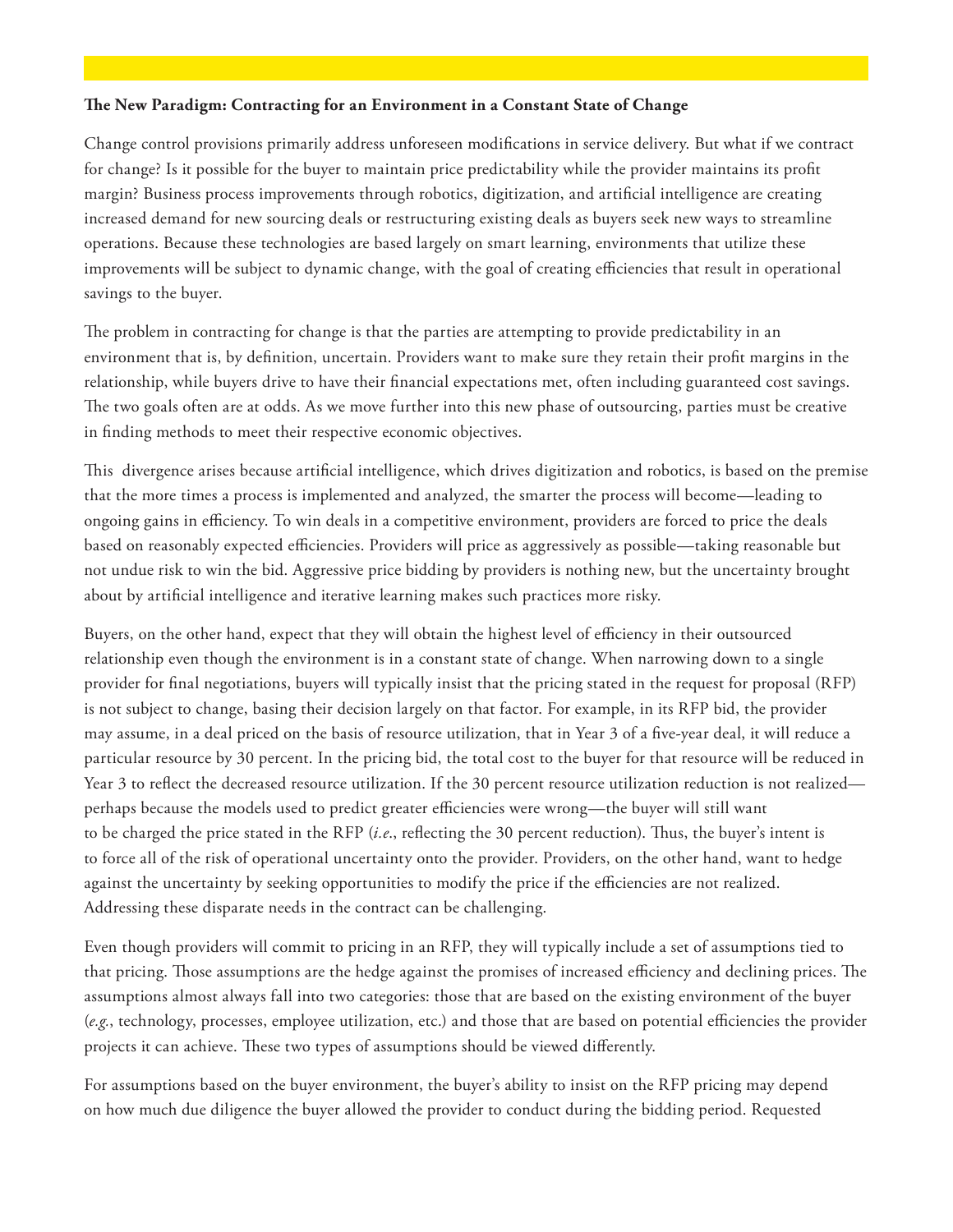pricing changes during the negotiation process should be allowed only with respect to assumptions made by the provider based on insufficient access to the documentation, people, or technology where access was necessary to provide a solid price. If any of those assumptions were incorrect, the buyer should appropriately entertain negotiating the pricing tied to those assumptions, but any pricing changes should be commensurate with the impact of the incorrect assumption. If the provider made an incorrect assumption, but had full access to the related documentation, people, and technology, then buyers should be under no obligation to renegotiate the associated RFP pricing. Regardless, any assumptions associated with the buyer's environment should be resolved during the negotiation period and should have no bearing on the pricing that is included in the final agreement.

For assumptions based on potential efficiencies the provider projects it can achieve (*i.e.*, not based upon the buyer environment), buyers can insist justifiably that the provider stand by its RFP pricing. Between the buyer and the provider, the provider is in a better position to know what efficiencies it can achieve, even if the technologies and processes are still evolving. Accordingly, since the efficiencies are based on the provider's technology, processes, experience, and market knowledge, buyers can argue, justifiably, that the provider should assume the risk of not achieving those efficiencies. This, of course, places a burden on the provider to understand its capabilities and how those capabilities can impact the buyer environment. Absent wrong, misleading, or lack of information about the buyer environment that could affect the provider's efficiency projections, the provider is in the best position to bear the burden of unachieved efficiencies.

The key to mitigating risk on both sides is effective due diligence. In their RFPs, buyers should attempt to define their environments as fully as possible and provide providers all reasonable information related to the outsourced environment. The more information the provider has, the easier it is for buyers to reject pricing assumptions. Of course, it is impossible to provide perfect information, and providers are justified in stating assumptions where they must guess about the buyer environment. Reducing these information gaps will lead to a better, more precise pricing proposal that mitigates the risk on both sides.

Predictability in pricing outsourcing deals should be a goal for both parties. The more the provider can predict resource utilization, the better its services will likely be and the less the provider will be tempted to re-engineer its solution to meet its profitability targets. How the parties get to this level of predictability in an ever-changing environment starts with the RFP process and allowing a robust exchange of information in that process.

Copyright © 2020 by Ballard Spahr LLP.

#### www.ballardspahr.com

All rights reserved. No part of this publication may be reproduced, stored in a retrieval system, or transmitted in any form or by any means, including electronic, mechanical, photocopying, recording, or otherwise, without prior written permission of the author and publisher.

------------------------------------------------------------------------------------------------------------------------------------

This white paper is a periodic publication of Ballard Spahr LLP and is intended to notify recipients of new developments in the law. It should not be construed as legal advice or legal opinion on any specific facts or circumstances. The contents are intended for general informational purposes only, and you are urged to consult your own attorney concerning your situation and specific legal questions you have.